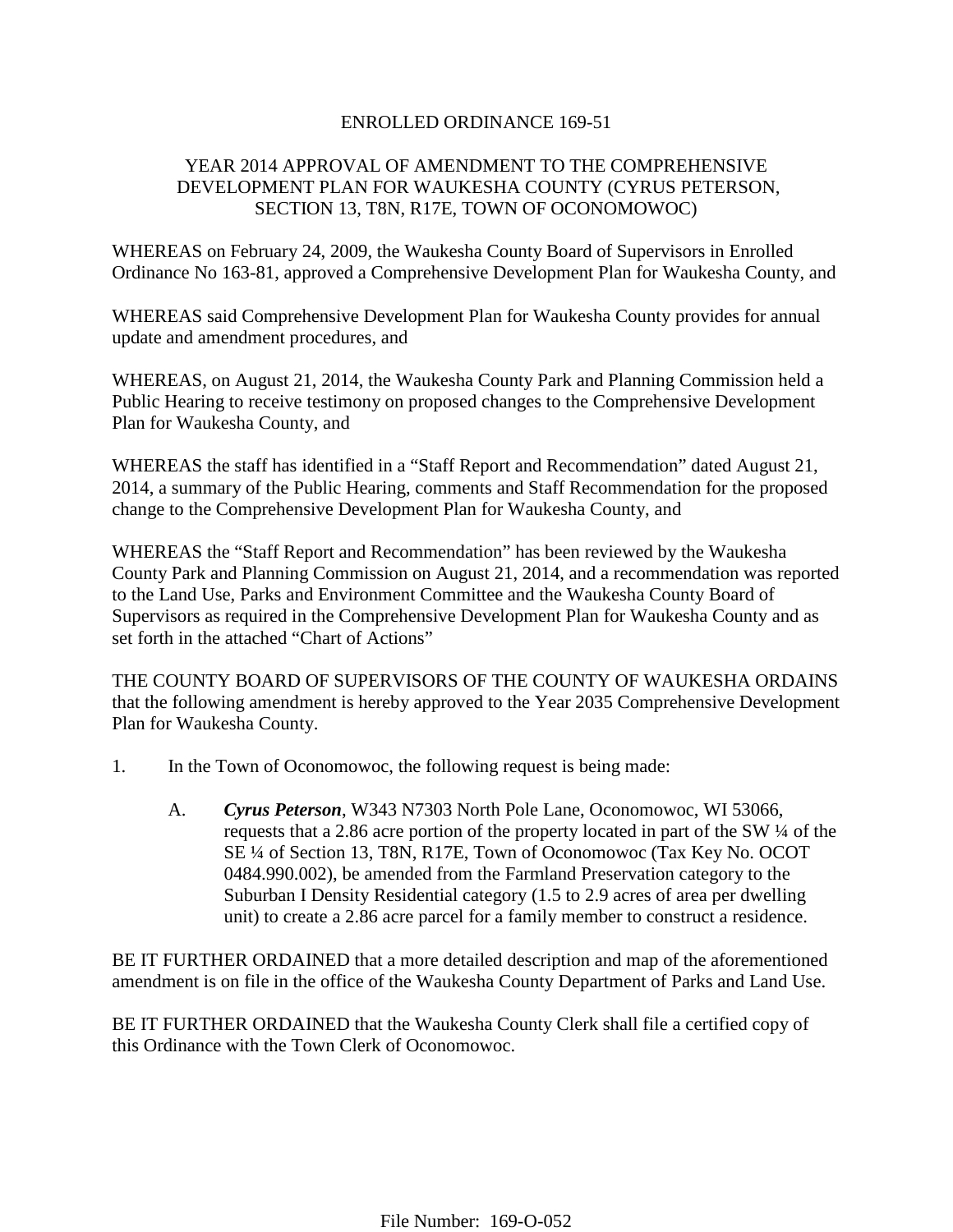# YEAR 2014 APPROVAL OF AMENDMENT TO THE COMPREHENSIVE DEVELOPMENT PLAN FOR WAUKESHA COUNTY (CYRUS PETERSON, SECTION 13, T8N, R17E, TOWN OF OCONOMOWOC)

Presented by: Land Use, Parks, and Environment Committee

ABSENT Walter L. Kolb, Chair Jim Batzko Jenn eith Hammitt Eric Highuns **BSEN** Pauline T. Jaske Chilliner m Thomas J. \$chellyger

The foregoing legislation adopted by the County Board of Supervisors of Waukesha County, Wisconsin, was presented to the County Exective on:

 $9 - 25 - 14$ Date: Fine suse. Kathleen Novack, County Clerk

The foregoing legislation adopted by the County Board of Supervisors of Waukesha County, Wisconsin, is hereby:

Approved:  $\blacktriangle$ Vetoed: Date:

Daniel P. Vrakas, County Executive

169-O-052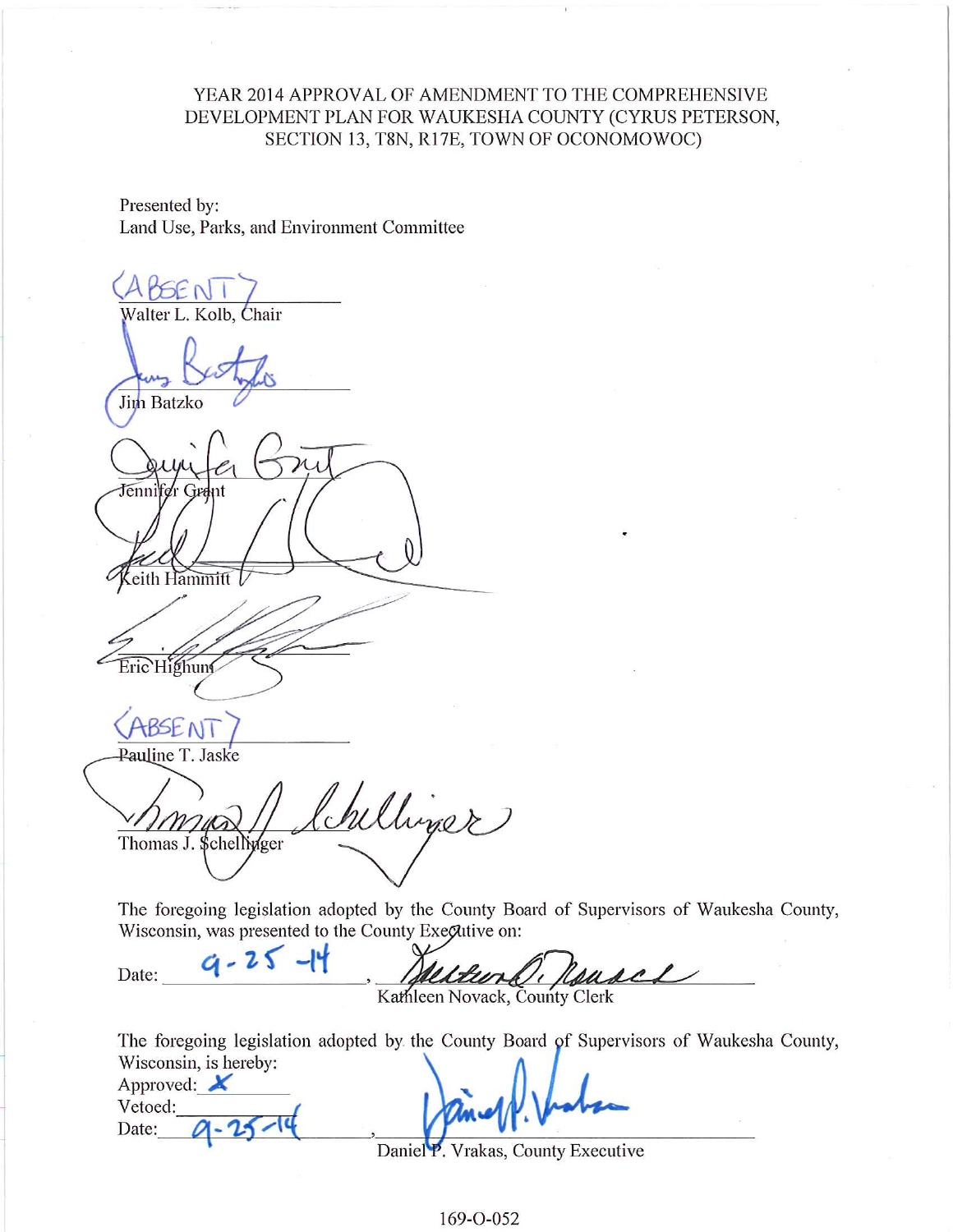## **COMMISSION ACTION**

The Waukesha County Park and Planning Commission after giving consideration to the subject matter of the Ordinance entitled "Year 2014 Approval of Amendment to the Comprehensive Development Plan for Waukesha County, (Cyrus Peterson - Section 13, Town of Oconomowoc) hereby recommends approval in concurrence with the attached chart entitled "Year 2014 Amendments to the Comprehensive Development Plan for Waukesha County" (actions taken by the Park and Planning Commission).

## PARK AND PLANNING COMMISSION

August 21, 2014

James Siepmann, Chairperson

Walter Kolb, Vice, Chairperson

Robert Peregrine

Gary Goodchild

William Mitchell

Richard Morris

 $\overline{2}$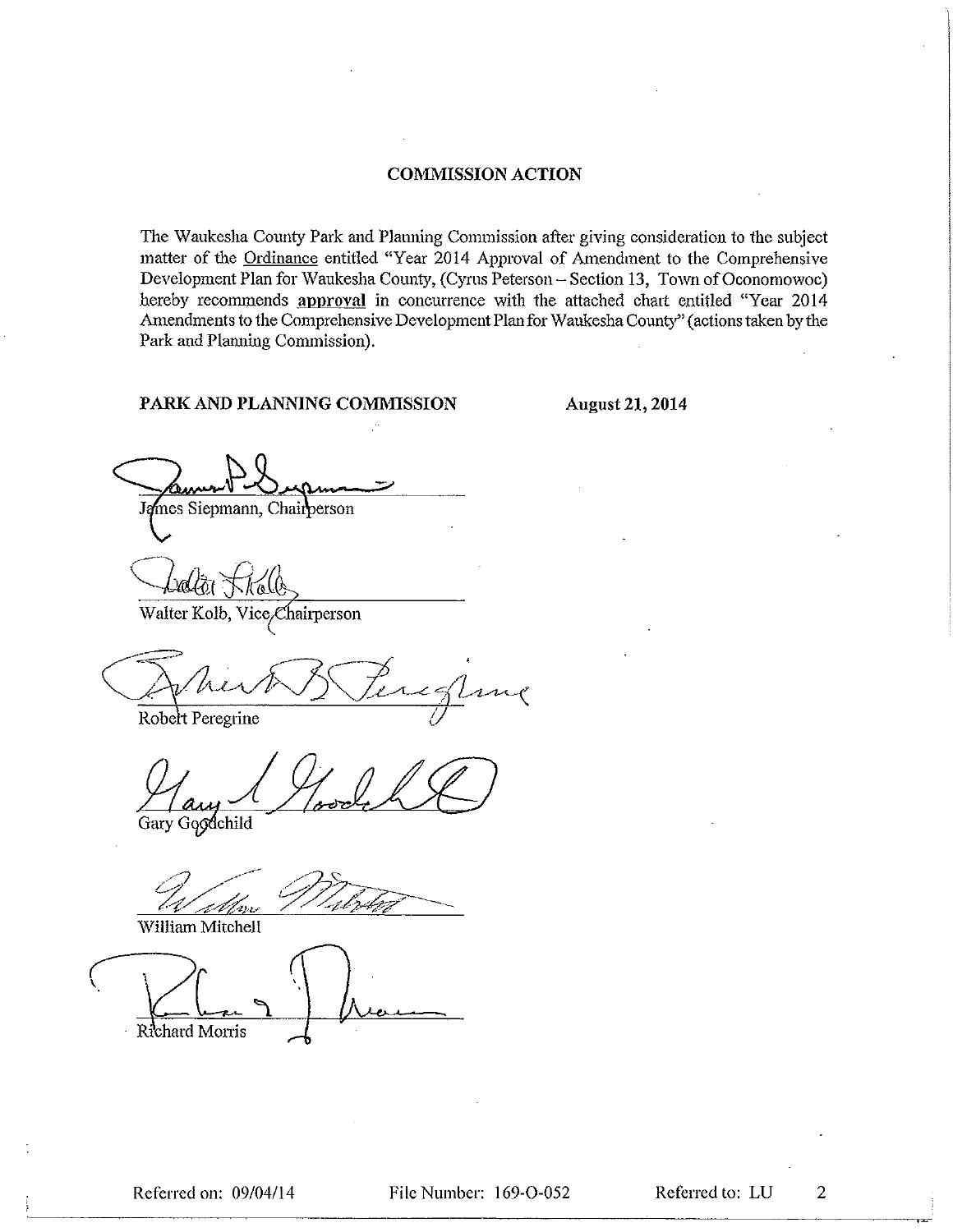|                                                                                      | <b>Year</b> 2014<br>Develop |                                                                                                                                       | <b>Amendments to the Comprehensive</b><br>ment Plan for Waukesha County<br><b>Chart of Actions</b> |                                     |                                             |
|--------------------------------------------------------------------------------------|-----------------------------|---------------------------------------------------------------------------------------------------------------------------------------|----------------------------------------------------------------------------------------------------|-------------------------------------|---------------------------------------------|
| (Outlined in the Staff Report<br>and Recommendation)<br>Item No.                     | Cown                        | Statiskecommendation                                                                                                                  | Park and Planning Commission<br>Decision and Vote<br>3/6/14                                        | Decision and Vote<br>LUPE<br>4/1/14 | Decision and Vote<br>County Board<br>4/8/14 |
| 1A - Jeanne Safro, S & T<br>North Shore LLC/TRS<br>Holding, Inc.                     | Brookfield                  | Table                                                                                                                                 | Tabled: Unanimous                                                                                  | $\stackrel{\triangle}{\geq}$        | $\frac{1}{2}$                               |
| 2A - Town of Lisbon Board                                                            | Lisbon                      | Approval                                                                                                                              | Approval: Unanimous                                                                                | Approval: 5-0                       | Approval: 22-0                              |
| 3A - Town of Merton PC and<br>Board                                                  | Merton                      | Approval                                                                                                                              | Approval: Unanimous                                                                                | Approval: 4-0                       | Approval 22-0                               |
| 3B - Town of Merton PC and<br>Board                                                  | Merton                      | Approval                                                                                                                              | Approval: Unanimous                                                                                | Approval: 5-0                       | Approval 22-0                               |
| 4A-Town of Oconomowoc<br>PC and Board                                                | Oconomowoc                  | Approval                                                                                                                              | Approval: Unanimous                                                                                | Approval: 5-0                       | Approval 22-0                               |
| 5A - Wis. Dept. of Natural<br>Resources                                              | Ottawa                      | Approval                                                                                                                              | Approval: Unanimous                                                                                | Approval: 5-0                       | Approval 22-0                               |
| 5B - Wis. Dept. of Natural<br>Resources                                              | Ottawa                      | Approval                                                                                                                              | Approval: Unanimous                                                                                | Approval: 5-0                       | Approval: 22-0                              |
| 5C - Wis. Dept. of Natural<br>Resources                                              | Ottawa                      | Approval                                                                                                                              | Unanimous<br>Approval:                                                                             | Approval: 5-0                       | Approval: 22-0                              |
| 5D - Wis. Dept. of Natural<br>Resources                                              | Ottawa                      | Approval                                                                                                                              | Unanimous<br>Approval.                                                                             | Approval: 5-0                       | Approval: 22-0                              |
| 6A - Thomas Kelenic, Five<br>Diamonds                                                | Waukesha                    | Approval                                                                                                                              | Approval: Unanimous                                                                                | Approval: 5-0                       | Approval 22-0                               |
| 7 - Waukesha County Dept. of<br>Parks and Land Use - Housing<br>Plan Recommendations | ļ                           | Approval                                                                                                                              | Approval: 5-1                                                                                      | Approval: 5-0                       | Approval: 18-4                              |
| IA-Cyrus Peterson<br>Out of Sequence                                                 | Oconomowoc                  | Approval                                                                                                                              | Approval: Unanimous                                                                                |                                     |                                             |
| Referred on: 09/04/14                                                                |                             | N:/PRKANDLU/Planning and Zoning/Waukesha County Land Dovolopment PlanOrdinanco2014/2014 Chart of Actions.doc<br>Referred on: 09/04/14 |                                                                                                    | Referred to:                        | $\Omega$<br>$\Xi$                           |

 $\ddot{\phantom{0}}$ 

 $\label{eq:2.1} \frac{1}{\sqrt{2}}\int_{\mathbb{R}^3}\frac{1}{\sqrt{2}}\left(\frac{1}{\sqrt{2}}\right)^2\frac{1}{\sqrt{2}}\left(\frac{1}{\sqrt{2}}\right)^2\frac{1}{\sqrt{2}}\left(\frac{1}{\sqrt{2}}\right)^2.$ 

 $\label{eq:1} \frac{\mathbf{X}}{\mathbf{X}} = \frac{1}{\mathbf{X}} \sum_{i=1}^N \mathbf{X}_i \mathbf{X}_i$ 

 $\mathcal{A}$ 

 $\mathcal{L}^{\mathcal{L}}$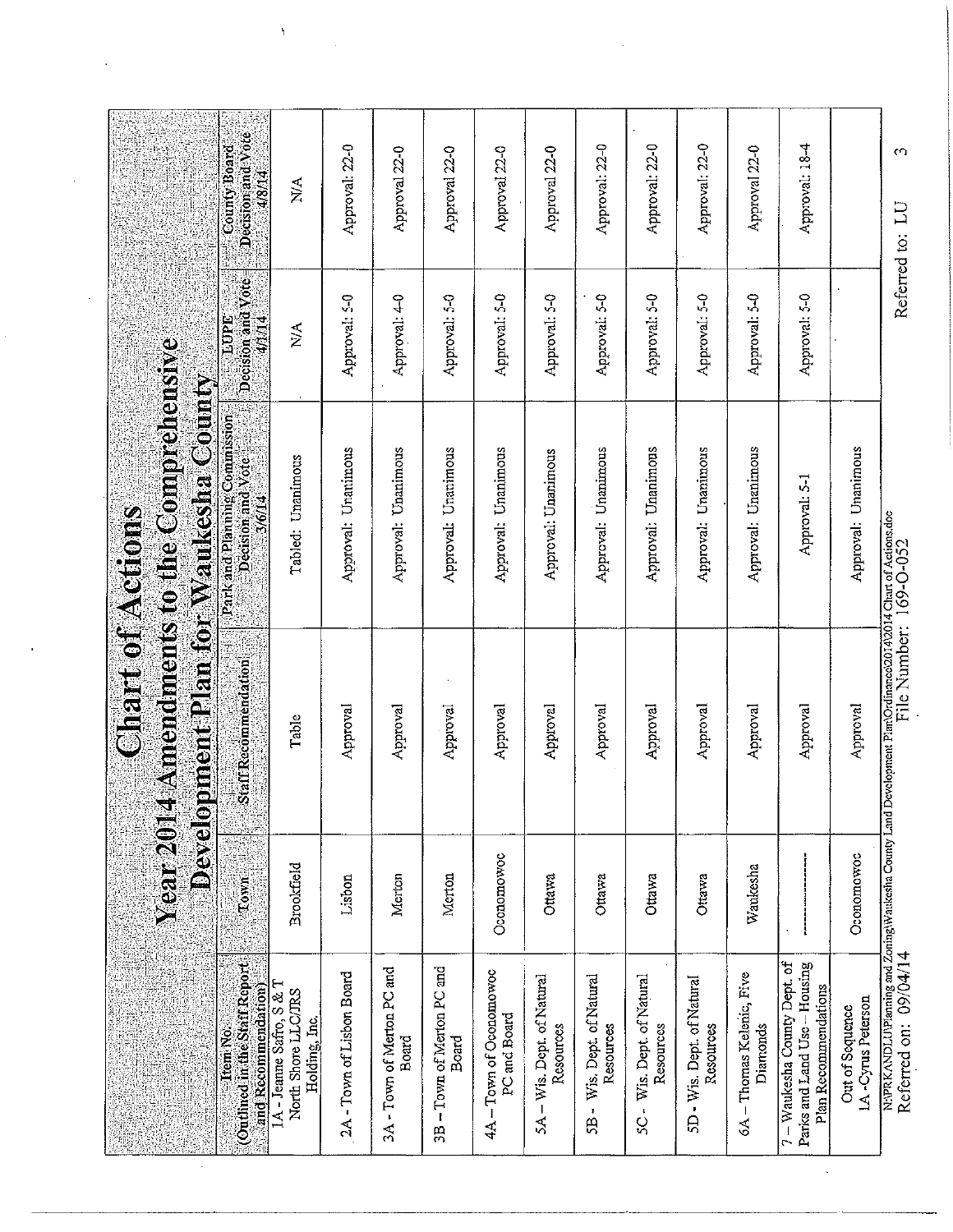# WAUKESHA COUNTY DEPARTMENT OF PARKS AND LAND USE STAFF REPORT AND RECOMMENDATION FOR A YEAR 2014 AMENDMENT TO THE COMPREHENSIVE DEVELOPMENT PLAN FOR WAUKESHA COUNTY

#### DATE:

August 21, 2014

## PUBLIC HEARING DATE:

Thursday, August 21, 2014, 1:05 p.m.

#### **REQUEST:**

Year 2014 amendment to the Comprehensive Development Plan for Waukesha County pursuant to the procedures outlined in the Plan.

1. In the Town of Oconomowoc, the following request is being made:

 $A_{\cdot}$ Cyrus Peterson, W343 N7303 North Pole Lane, Oconomowoc, WI 53066, requests property located in part of the SW ¼ of the SE ¼ of Section 13, T8N, R17E, Town of Oconomowoc (Tax Key No. OCOT 0484.990.002), be amended from the Farmland Preservation category (35 acres per dwelling unit) to the Suburban I Density Residential category (1.5 to 2.9 acres of area per dwelling unit) to create a 2.86 acre parcel for a family member to construct a residence.

**EXISTING USE** Agricultural.

**PROPOSED USE** Residential.

**PUBLIC REACTION** 

None.

# TOWN PLAN COMMISSIONAND BOARD ACTION

The Town of Oconomowoc Plan Commission and Board met jointly and approved a local plan amendment request from Prime Agricultural to Residential at their July 24, 2014 meeting.

### **STAFF ANALYSIS:**

The petitioner is proposing to amend the Farmland Preservation planned land use category designation of an approximately 2.8 acre portion of the subject 37 acre property that is located at the northerly extent of North Pole Lane in the Town of Oconomowoc. A complimentary rezoning application (SCZ-1791) is also pending that will be advanced further if the plan amendment is ultimately authorized. The west side of the subject property is primarily wooded and/or wetland. The petitioner's residence and yard area are also located on the west side of the property. The east side of the parcel contains an approximately 16 acre farm field. The proposal to amend the Plan and rezone the property would allow for an approximately 2.8 acre parcel to be created that is immediately adjacent to North Pole Lane (see Exhibit "A"). The petitioner wishes to create a parcel for his grandson to build a new residence. The petitioner had previously petitioned the Town for a plan amendment relative to the property as a whole. That request was not approved by the Town.

It should be noted that most farm acreage within the Town of Oconomowoc that is north of C.T.H. "K" is planned and zoned for farmland preservation. While this parcel contains some limited farm acreage, the petitioner notes that the viability of farm use is limited given the small size of the

Referred on: 09/04/14

File Number: 169-O-052

Referred to: LU

 $\overline{4}$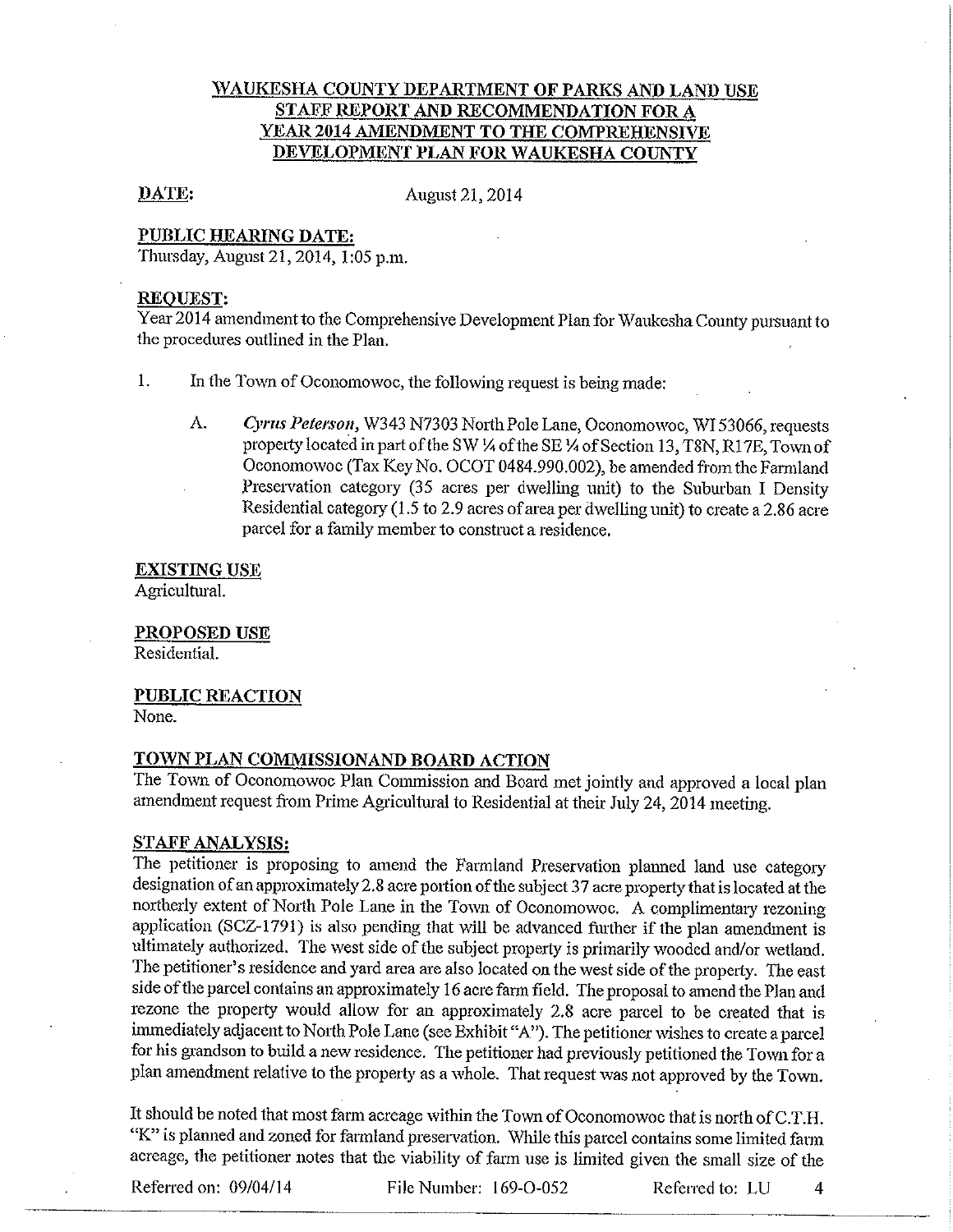cultivated area and the limited access to the site via a subdivision road. As an alternative to a plan amendment the Town had advised the petitioner that he might pursue utilization of the A-T Agricultural Land Preservation Transition zoning district provisions for creation of a parcel for a parent or child. However, such a proposal would not comply with the current County Farmland Preservation Plan density requirements of one dwelling unit per 35 acres because the property already contains a residence. In addition, the exemption for certain family members to create lots does not extend to grandchildren of landowners. Therefore, the petitioner discussed other alternatives with Town and County Staff and he ultimately elected to seek a plan amendment for solely the 2.8 acres that would become a new lot and building site.

As part of the discussions relative to the amended plan amendment request, Staff urged the petitioners to consider creating the proposed building site in the portion of the parcel that is outside of the above described 16 acre cultivated field. However, the petitioners explained that a culvert and drainage pattern prevented that from being a viable alternative. The petitioners also expressed concern about the loss of the yard area that serves the existing home and the constraints relative to wetland setbacks on the west side of the parcel. Town and County staff agreed to analyze the alternate building site that was discussed further and staff concluded that the concerns of the petitioners were legitimate impediments.

The petitioner's grandson expressed during the meeting that he had sold his home anticipating that a simple Certified Survey Map (CSM) approval was all that was needed to commence with construction. Because of the above described sequence of events, Town and County Staff felt that it was appropriate to consider an out of sequence plan amendment request that could run concurrently with the rezoning meeting sequence.

#### STAFF RECOMMENDATION:

It is the opinion of the Planning and Zoning Division Staff that this request be approved. The amendment will affect only 2.8 acres of land. The subject lands are immediately adjacent to a road extension and the proposed plan category will match the plan designation of immediately adjacent lands.

Respectfully submitted,

# Jason Fruth

Jason Fruth Planning and Zoning Manager

Attachments: Exhibit "A", Map

N:\PRKANDLU\Planning and Zoning\Waukesha County Land Development Plan\STAFF REPORT AND RECOMMENDATION\2014\Staff Recommendation for Out of Cycle WCDP Amendment 2014 Cy Peterson.doc

Referred on: 09/04/14

File Number: 169-O-052

5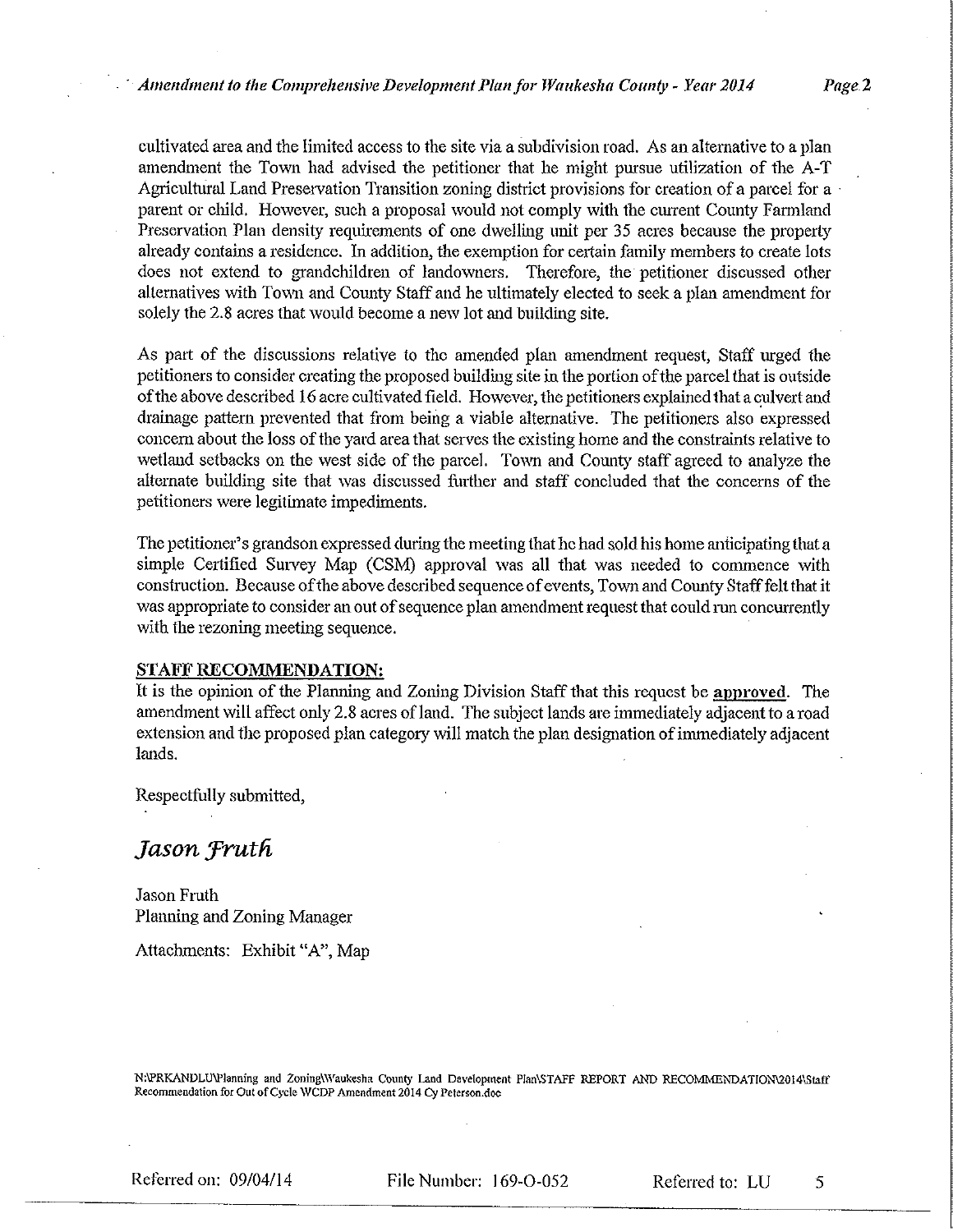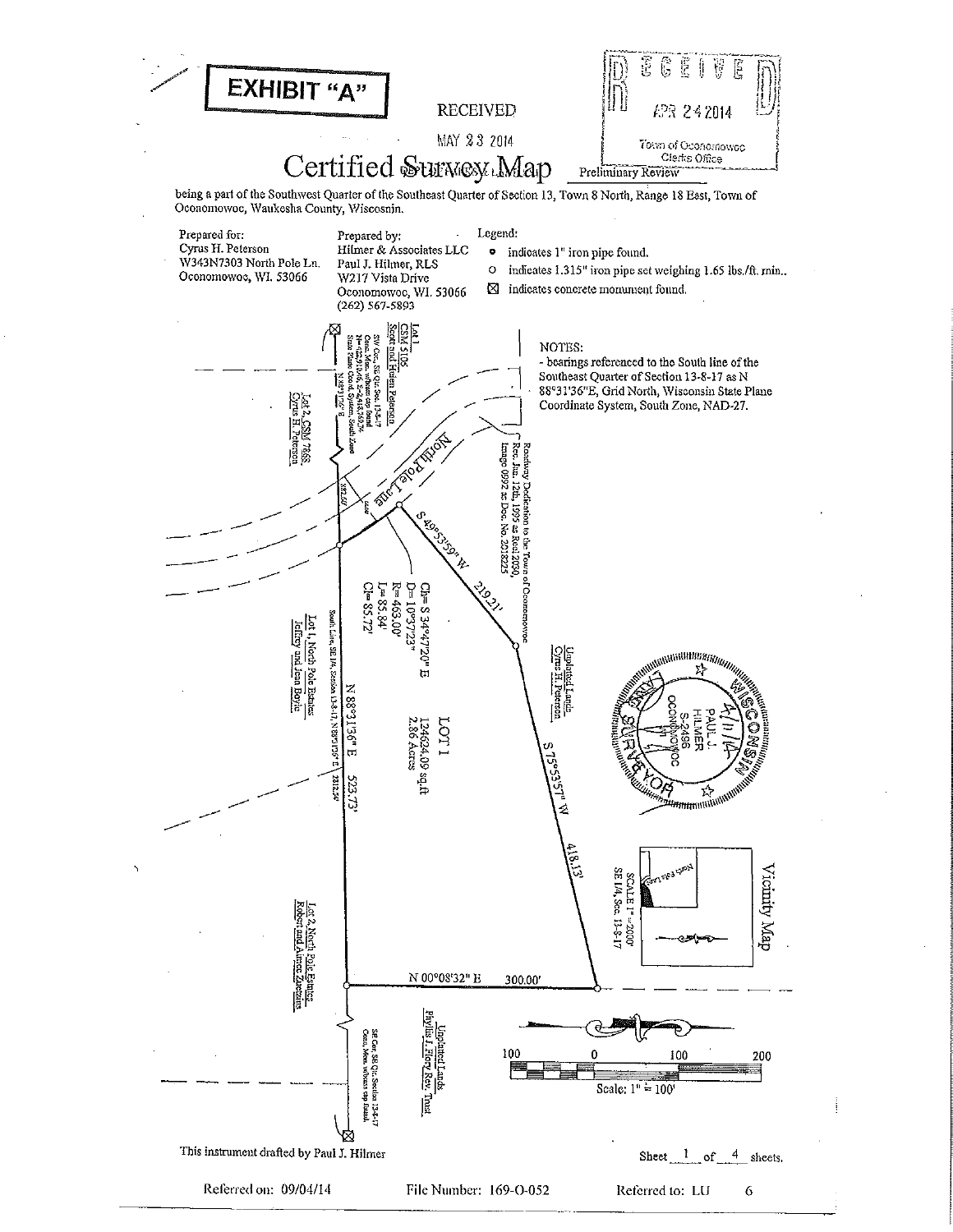